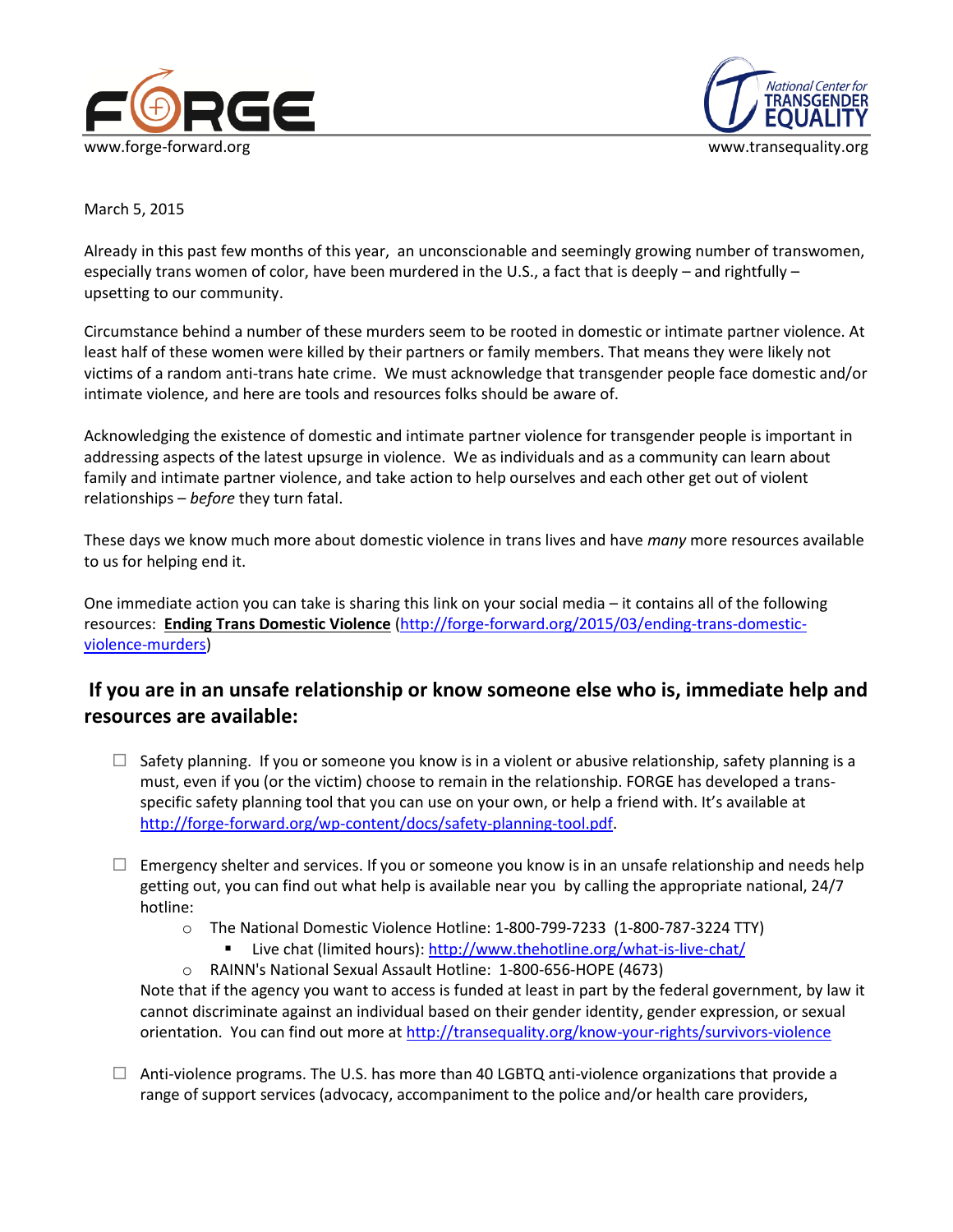



referrals, etc.) to LGBTQ victims of domestic violence, sexual assault, dating violence, stalking, and hate violence. Most are very trans-savvy. A list of LGBTQ anti-violence organizations and the type of crimes they focus on is available at [http://www.avp.org/storage/documents/ncavp\\_member\\_affiliate\\_june2014.pdf](http://www.avp.org/storage/documents/ncavp_member_affiliate_june2014.pdf)

### **Everyone can take routine measures to increase their safety:**

- $\Box$  Safer Dating Tips. Just like automatically putting on your seat belt when you get in the car, if you date people you do not know well, you can routinely engage in some simple protective practices. A transspecific set of safer dating tips is available at [http://forge-forward.org/wp-content/docs/Safe-Dating-](http://forge-forward.org/wp-content/docs/Safe-Dating-Tips-FINAL.pdf)[Tips-FINAL.pdf](http://forge-forward.org/wp-content/docs/Safe-Dating-Tips-FINAL.pdf)
- $\Box$  Collaborative problem solving strategies. Like everyone else, trans people are seldom taught conflict resolution skills, which can help keep conflicts from escalating into violence. In addition to talking about trans-specific power and control tactics that may be unique to relationships that include one or more trans people, this FORGE training webinar also uses a hypothetical couple facing transition to give examples of positive, collaborative problem-solving strategies[: http://forge-forward.org/event/power](http://forge-forward.org/event/power-and-control-tactics/)[and-control-tactics/](http://forge-forward.org/event/power-and-control-tactics/)

#### **Everyone can increase service providers' ability to respectfully help trans survivors:**

Anyone can contact domestic violence and sexual assault agencies in their community to help those agencies become more trans-savvy and connected to the trans community (if they aren't already). These resources may help agencies increase their knowledge about working with trans clients and survivors:

- $\Box$  Webinars. Does your local domestic violence shelter and rape crisis center know that they can access free training 24/7 on how to better serve transgender survivors? FORGE's online archive contains more than three dozen webinars specifically for providers on how to respectfully and effectively work with trans survivors:<http://forge-forward.org/trainings-events/recorded-webinars/>
- $\Box$  Legal requirements. Do your local providers know their legal requirements about serving trans survivors?
	- $\circ$  If they are funded under the Violence Against Women Act, the guidelines they need to follow are a[t http://ojp.gov/about/ocr/pdfs/vawafaqs.pdf](http://ojp.gov/about/ocr/pdfs/vawafaqs.pdf)
	- $\circ$  If they are funded by the Family Violence Protection and Services Act, they have assured the government that they have written policies prohibiting harassment based on sexual orientation, gender, and gender identity, and that all staff members have been trained to prevent and respond to harassment or bullying in all forms.
	- $\circ$  The Department of Housing and Urban Development recently released new guidelines for homeless shelters. Read more a[t http://transequality.org/blog/win-hud-tells-homeless-shelters](http://transequality.org/blog/win-hud-tells-homeless-shelters-to-respect-self-identified-gender)[to-respect-self-identified-gender](http://transequality.org/blog/win-hud-tells-homeless-shelters-to-respect-self-identified-gender)
- $\Box$  Local service providers. You can help develop positive relationships between your local trans community and domestic violence and sexual assault service providers by arranging for educational